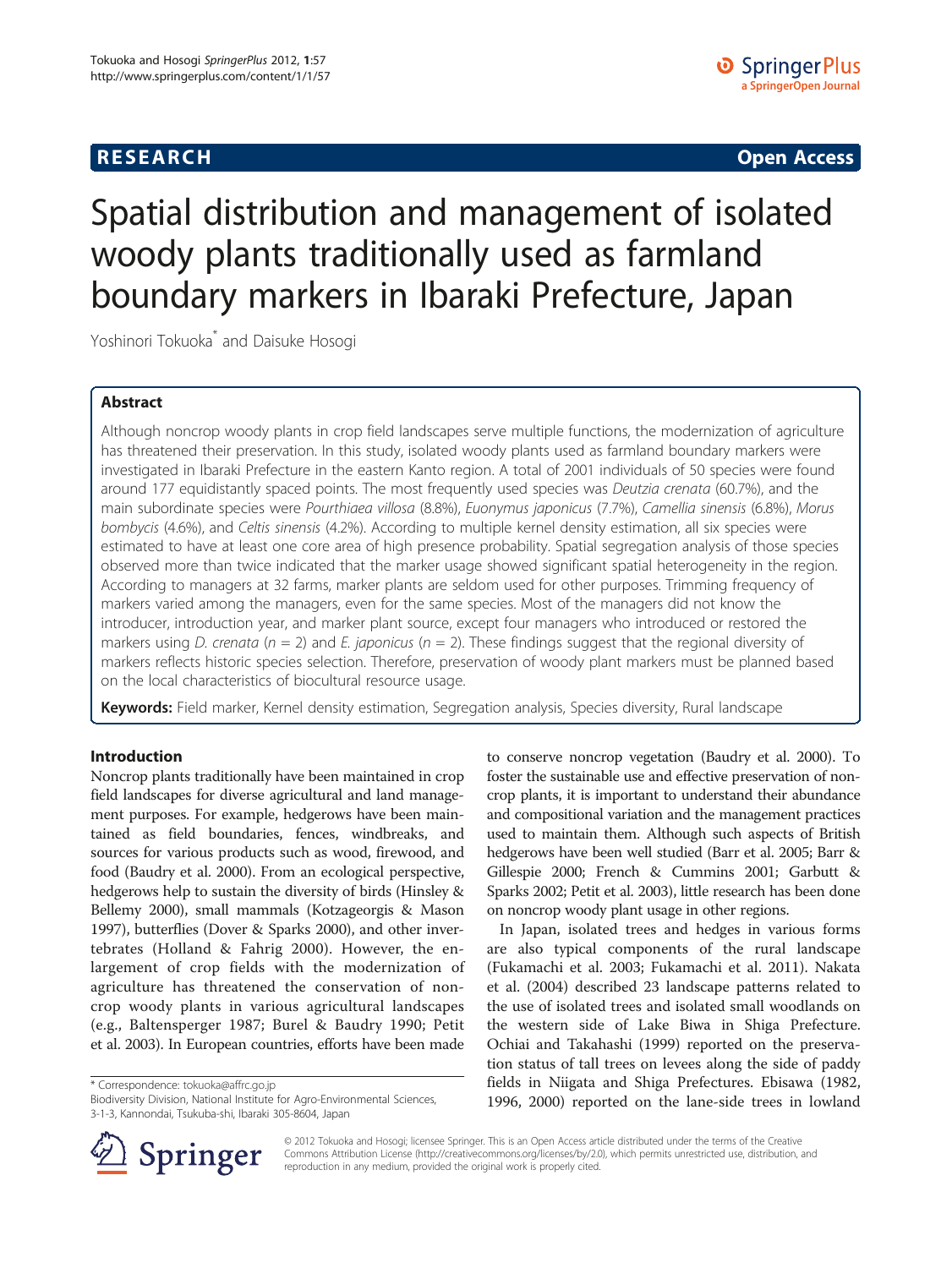wet paddy fields in Shiga Prefecture. Uehara [\(1961a](#page-7-0), [1961b](#page-7-0), [1961c\)](#page-7-0) made passing mention of the species used as isolated farmland boundary markers in specific localities. However, research on the distribution and management of noncrop woody plants in Japanese crop fields is still limited to studies conducted in central Japan. In addition, noncrop woody plants in upland field landscapes have not been investigated.

In the eastern Kanto region of Japan, isolated woody plants have been used as farmland boundary markers along traditionally maintained small upland fields. According to the Ministry of Agriculture, Forestry and Fisheries of Japan ([2010\)](#page-7-0), the number of agricultural management entities decreased from about 2 million in 2005 to 1.68 million in 2010, and the farmland area owned by each management entity tended to increase. This change in farmland ownership reflects the rapid consolidation of small farms, which has led to the disappearance of farmland boundaries and boundary markers. In addition, the replacement of local woody plant markers with artificial materials such as plastic and concrete pillars is another cause of woody marker disappearance. As observed in conventional hedgerows in Denmark (Aude et al. [2003\)](#page-7-0), pesticide drift may have led to the loss of specific susceptible boundary marker tree species. Understanding the present regional distribution pattern and management status of isolated woody plant markers is fundamental for their preservation and monitoring in the future.

The aim of this study was to elucidate the spatial distribution patterns of isolated woody plants on farmland boundaries in Ibaraki Prefecture. Large areas of central and southern Ibaraki Prefecture are composed of flat upland fields and lowland paddy fields. Isolated woody markers are mostly observed in flat upland fields, which lack a distinct elevated grassy boundary as in paddy fields. Therefore, the distribution of farmland boundary markers was investigated in flat upland field areas. In addition, the introduction history and management status of boundary markers and other uses of the plants were investigated by interviewing land managers. Based on our findings, we suggest some means for preserving isolated woody boundary markers in the study region.

## Materials and methods

## Study site

Woody plant markers were investigated in Ibaraki Prefecture in the eastern Kanto region of Japan from August to December 2011. The study area experiences a warm temperate climate. According to the 1981–2010 statistics recorded at the Mito weather station, the mean temperature was 13.6°C and mean annual rainfall was 1353.8 mm.

The central and southern parts of Ibaraki Prefecture are composed of 10 plateaus: Naka, Higashi-Ibaraki, Kashima, Namegata, Niihari, Tsukuba, Inashiki, Makabe, Yuki, and Sashima Plateaus (Figure [1](#page-2-0)a). Upland field areas are mainly distributed on the plateaus. The main crops on these plateaus are a variety of vegetables, including sweet potato, green onion, lettuce, and Chinese cabbage (Ministry of Agriculture, Forestry and Fisheries of Japan ([2010](#page-7-0))). About 70% of farmland management entities own from 0.1 to 1.0 ha of open culture vegetable fields. The upland field soil on the plateaus is mostly a well-drained volcanic Andosol with high proportions of glass and amorphous colloidal materials.

To sample farmland boundaries from at least several points on each plateau while avoiding concentrating on specific points, a systematic sampling protocol was adopted. First, 410 cells (each cell 3487 m  $\times$  3487 m) were overlaid on the prefecture area. By inspecting the land use in each cell using aerial photographs taken from 2004 to 2011 in Google Earth ([http://www.google.](http://www.google.co.jp/intl/ja/earth/index.html) [co.jp/intl/ja/earth/index.html\)](http://www.google.co.jp/intl/ja/earth/index.html), cells that were mainly located within city, mountain, and lowland paddy field areas were excluded, leaving a total of 177 cells (Figure [1b](#page-2-0)).

#### Boundary marker sampling

Within each cell, five farmland boundaries marked with isolated woody plants were targeted for sampling. Upland field areas close to the centroid of each cell were preliminarily checked on the aerial photographs. The area closest to the centroid was then visited, and five boundaries marked with isolated woody plants were searched. If five boundaries were not found in the first area, the area next closest to the centroid was visited, and the boundary search was continued until five boundaries were found in the cell. The farmland unit was determined at each site based on the farmland shape, which was ascertained by the plow lines, cultivated crops, and woody plant marker usage.

An isolated woody plant was defined as a boundary marker when it was separated from the next marker plant by a gap larger than its canopy width and was clearly located on the boundary between two fields (see an example in Figure [2](#page-2-0)). In addition, when a few adjoining woody plants were rooted at one point and appeared to have been managed simultaneously, all the woody plants at that point were recorded as marker plants. Woody plants that were located on the boundary between a field and road, isolated within orchards, or part of a linear dense hedge were not included in this study because such differences in the position and structure may require particular characteristics that differ from a woody plant marker, as defined here.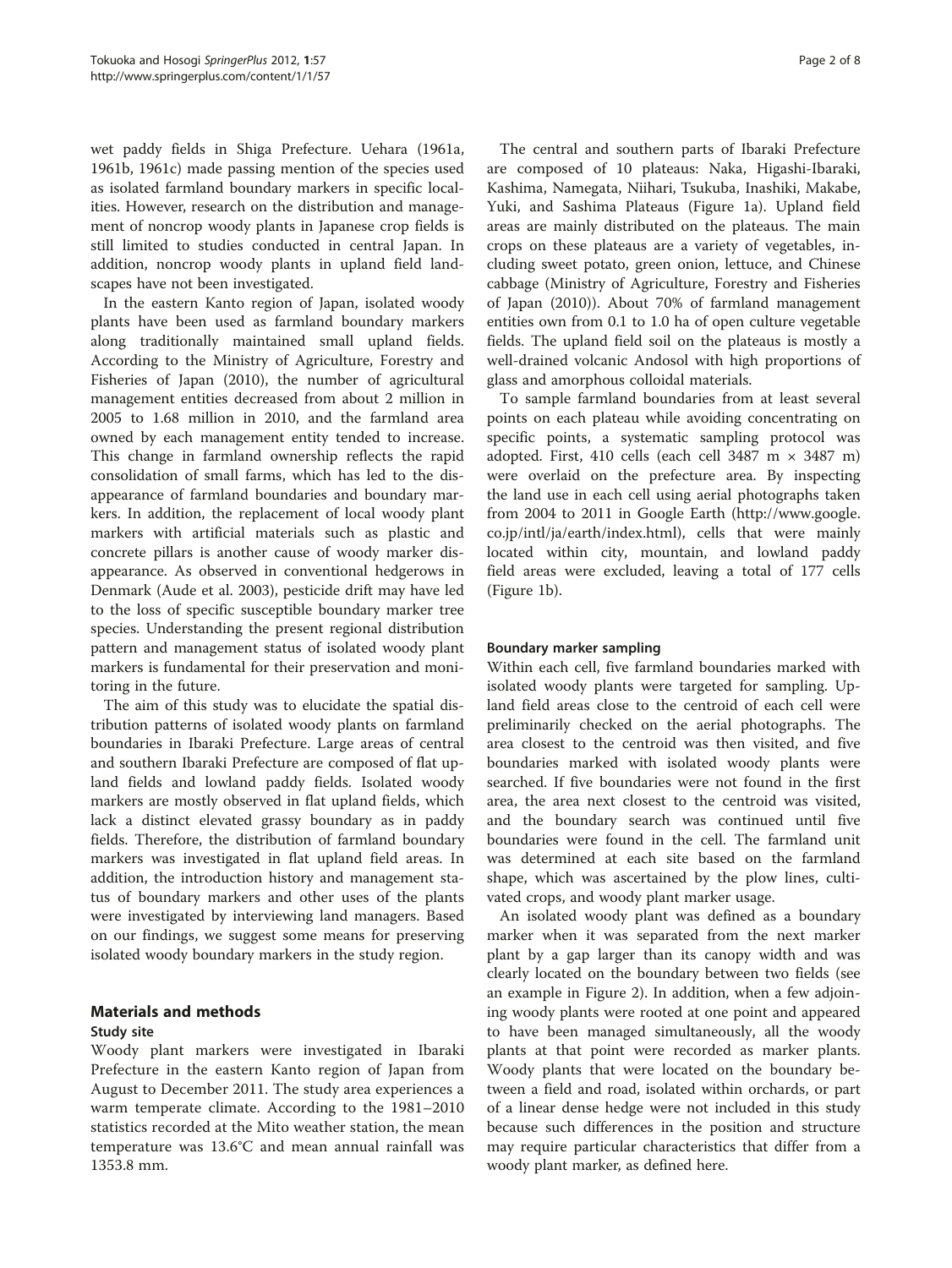<span id="page-2-0"></span>

The locations (longitude and latitude) of the boundary markers were recorded in World Geodetic System 84 (WGS 84) using recent photographs in Google Earth. In the statistical analysis and illustrations, longitude and latitude in WGS 84 were transformed into the coordinate system of the Japanese Geodetic Datum 2000 (JGD 2000) Zone 54 in the Universal Transverse Mercator system using Quantum GIS software version 1.7.0



Figure 2 Isolated farmland boundary markers in crop fields in Ibaraki town, central Ibaraki Prefecture. Trimmed Deutzia crenata were maintained along most boundaries at the site.

([http://qgis.org/index.php\)](http://qgis.org/index.php). Plant nomenclature follows The Plant List [\(http://www.theplantlist.org/](http://www.theplantlist.org/), accessed on 6 December 2011). Plant origin, distribution range, and growth form follows Miyawaki et al. ([1994](#page-7-0)).

#### Management status of woody plants

Semi-structured interviews were conducted at 32 farms where we met the managers during the recording of boundary markers (mostly managers of the selected boundaries, including four managers of neighboring fields; see the locations in Figure 1b). Sixteen males, 15 females, and a couple answered our questions. All managers were older than 50 years (50s,  $n = 4$ ; 60s,  $n = 9$ ; 70s,  $n = 14$ ; 80s,  $n = 5$ ). In each interview, we asked about the following predetermined items: the local name of the marker species, its introduction history (introducer, period, method, and marker plant source), its management status (method and frequency), the reason for selection of this species, and other uses. Additional information provided during the course of the conversations was also recorded.

#### Statistical analysis

To inspect the spatial distribution patterns of woody markers, the presence probability of each species that was observed more than twice (28 species; Table [1\)](#page-3-0) was estimated across the entire grid by multiple kernel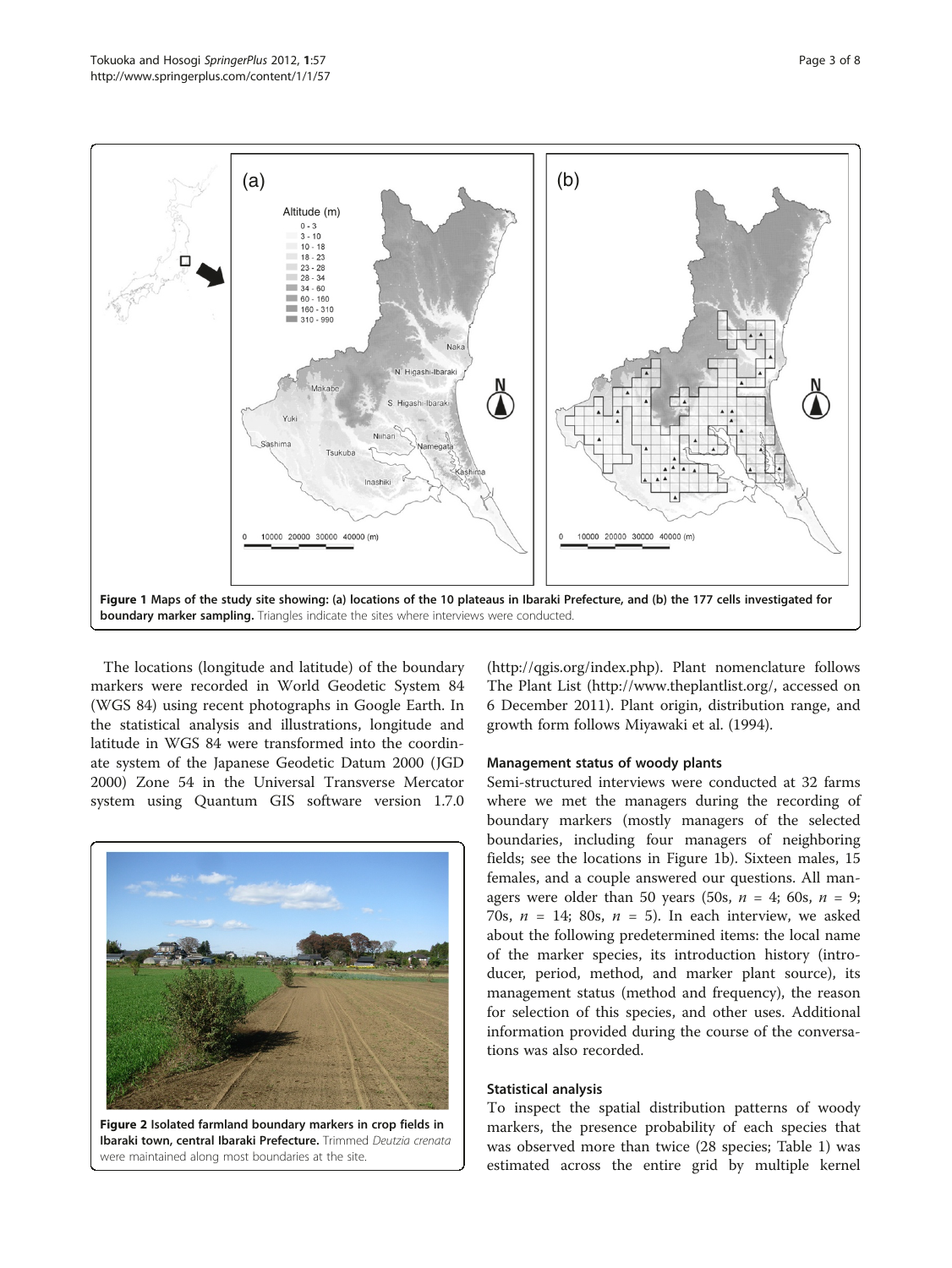## <span id="page-3-0"></span>Table 1 List of isolated woody plants used as farmland boundary markers in Ibaraki Prefecture

| ie i List of isolated woody plants ased as farmiand boundary markers in ibaraki i refectu |                  |                     |                             |                                                |                                                              |  |  |
|-------------------------------------------------------------------------------------------|------------------|---------------------|-----------------------------|------------------------------------------------|--------------------------------------------------------------|--|--|
| Species                                                                                   | Family           | Origin <sup>a</sup> | Growth<br>form <sup>b</sup> | Observed number of<br>individuals (% of total) | Number of cells in which a<br>species was found (% of total) |  |  |
| Deutzia crenata Siebold & Zucc.                                                           | Hydrangeaceae    | N                   | <b>DS</b>                   | 1215 (60.7)                                    | 164 (92.7)                                                   |  |  |
| Pourthiaea villosa (Thunb.) Decne.                                                        | Rosaceae         | Ν                   | DS                          | 176 (8.8)                                      | 59 (33.3)                                                    |  |  |
| Euonymus japonicus Thunb.                                                                 | Celastraceae     | Ν                   | ES                          | 155(7.7)                                       | 43 (24.3)                                                    |  |  |
| Camellia sinensis (L.) Kuntze                                                             | Theaceae         | Α                   | ES                          | 137(6.8)                                       | 58 (32.8)                                                    |  |  |
| Morus bombycis Koidz.                                                                     | Moraceae         | N                   | DT                          | 93 (4.6)                                       | 44 (24.9)                                                    |  |  |
| Celtis sinensis Pers.                                                                     | Cannabaceae      | N                   | DT                          | 85 (4.2)                                       | 62 (35)                                                      |  |  |
| Zelkova serrata (Thunb.) Makino                                                           | Ulmaceae         | Ν                   | DT                          | 18(0.9)                                        | 13(7.3)                                                      |  |  |
| Euonymus hamiltonianus Wall.                                                              | Celastraceae     | Ν                   | DS                          | 16(0.8)                                        | 13(7.3)                                                      |  |  |
| Celastrus orbiculatus Thunb.                                                              | Celastraceae     | Ν                   | DV                          | 9(0.4)                                         | 8(4.5)                                                       |  |  |
| Ligustrum lucidum W.T. Aiton                                                              | Oleaceae         | Α                   | ET                          | 9(0.4)                                         | 5(2.8)                                                       |  |  |
| <i>llex crenata</i> Thunb.                                                                | Aquifoliaceae    | Ν                   | ES                          | 7(0.3)                                         | 5(2.8)                                                       |  |  |
| Quercus serrata Murray                                                                    | Fagaceae         | N                   | DT                          | 6(0.3)                                         | 5(2.8)                                                       |  |  |
| Viburnum dilatatum Thunb.                                                                 | Adoxaceae        | Ν                   | DS                          | 6(0.3)                                         | 5(2.8)                                                       |  |  |
| Ligustrum obtusifolium Siebold & Zucc.                                                    | Oleaceae         | Ν                   | DS                          | 6(0.3)                                         | 4 (2.3)                                                      |  |  |
| Aphananthe aspera (Thunb.) Planch.                                                        | Cannabaceae      | Ν                   | DT                          | 5(0.2)                                         | 4(2.3)                                                       |  |  |
| Quercus myrsinifolia Willd.                                                               | Fagaceae         | Ν                   | ET                          | 4(0.2)                                         | 4 (2.3)                                                      |  |  |
| Symplocos chinensis (Lour.) Druce                                                         | Symplocaceae     | Ν                   | DS                          | 4(0.2)                                         | 4 (2.3)                                                      |  |  |
| Lindera glauca (Siebold & Zucc.) Blume                                                    | Lauraceae        | N                   | <b>DS</b>                   | 4(0.2)                                         | 3(1.7)                                                       |  |  |
| Eurya japonica Thunb.                                                                     | Pentaphylacaceae | N                   | ES/ET                       | 4(0.2)                                         | 2(1.1)                                                       |  |  |
| Callicarpa japonica Thunb.                                                                | Lamiaceae        | Ν                   | DS                          | 3(0.1)                                         | 3(1.7)                                                       |  |  |
| Abelia spathulata Siebold & Zucc.                                                         | Caprifoliaceae   | Ν                   | DS                          | 3(0.1)                                         | 1(0.6)                                                       |  |  |
| Euonymus alatus (Thunb.) Siebold                                                          | Celastraceae     | Ν                   | <b>DS</b>                   | 2(0.1)                                         | 2(1.1)                                                       |  |  |
| Hibiscus syriacus L.                                                                      | Malvaceae        | Α                   | DS                          | 2(0.1)                                         | 2(1.1)                                                       |  |  |
| Quercus acutissima Carruth.                                                               | Fagaceae         | N                   | DT                          | 2(0.1)                                         | 2(1.1)                                                       |  |  |
| Toxicodendron trichocarpum (Mig.) Kuntze                                                  | Anacardiaceae    | Ν                   | DT                          | 2(0.1)                                         | 2(1.1)                                                       |  |  |
| Weigela decora (Nakai) Nakai                                                              | Caprifoliaceae   | Ν                   | DS                          | 2(0.1)                                         | 2(1.1)                                                       |  |  |
| Wisteria floribunda (Willd.) DC.                                                          | Leguminosae      | Ν                   | DV                          | 2(0.1)                                         | 2(1.1)                                                       |  |  |
| Pasania edulis (Makino) Makino                                                            | Fagaceae         | Ν                   | ЕT                          | 2(0.1)                                         | 1(0.6)                                                       |  |  |
| Ailanthus altissima (Mill.) Swingle                                                       | Simaroubaceae    | A                   | DT                          | 1(0.0)                                         | 1(0.6)                                                       |  |  |
| Camellia japonica L.                                                                      | Theaceae         | N                   | ЕT                          | 1(0.0)                                         | 1(0.6)                                                       |  |  |
| Castanea crenata Siebold & Zucc.                                                          | Fagaceae         | Ν                   | DT                          | 1(0.0)                                         | 1(0.6)                                                       |  |  |
| Chaenomeles sinensis (Thouin) Koehne                                                      | Rosaceae         | Α                   | DT                          | 1(0.0)                                         | 1(0.6)                                                       |  |  |
| Corylopsis spicata Siebold & Zucc.                                                        | Hamamelidaceae   | <b>NIN</b>          | DS                          | 1(0.0)                                         | 1(0.6)                                                       |  |  |
| Diospyros kaki Thunb.                                                                     | Ebenaceae        | Α                   | DT                          | 1(0.0)                                         | 1(0.6)                                                       |  |  |
| Lonicera gracilipes Miq.                                                                  | Caprifoliaceae   | Ν                   | DS                          | 1(0.0)                                         | 1(0.6)                                                       |  |  |
| Mallotus japonicus (L.f.) Müll. Arg.                                                      | Euphorbiaceae    | Ν                   | DT                          | 1(0.0)                                         | 1(0.6)                                                       |  |  |
| Melia azedarach L.                                                                        | Meliaceae        | <b>NIN</b>          | DT                          | 1(0.0)                                         | 1(0.6)                                                       |  |  |
| Nandina domestica Thunb.                                                                  | Berberidaceae    | <b>NIN</b>          | ES                          | 1(0.0)                                         | 1(0.6)                                                       |  |  |
| Picrasma quassioides (D. Don) Benn.                                                       | Simaroubaceae    | Ν                   | DT                          | 1(0.0)                                         | 1(0.6)                                                       |  |  |
| Podocarpus macrophyllus (Thunb.) Sweet                                                    | Podocarpaceae    | Ν                   | ЕT                          | 1(0.0)                                         | 1(0.6)                                                       |  |  |
| Prunus jamasakura Siebold ex Koidz                                                        | Rosaceae         | Ν                   | DT                          | 1(0.0)                                         | 1(0.6)                                                       |  |  |
| Punica granatum L.                                                                        | Lythraceae       | Α                   | DT                          | 1(0.0)                                         | 1(0.6)                                                       |  |  |
| Pyrus pyrifolia (Burm. f.) Nakai                                                          | Rosaceae         | Α                   | DT                          | 1(0.0)                                         | 1(0.6)                                                       |  |  |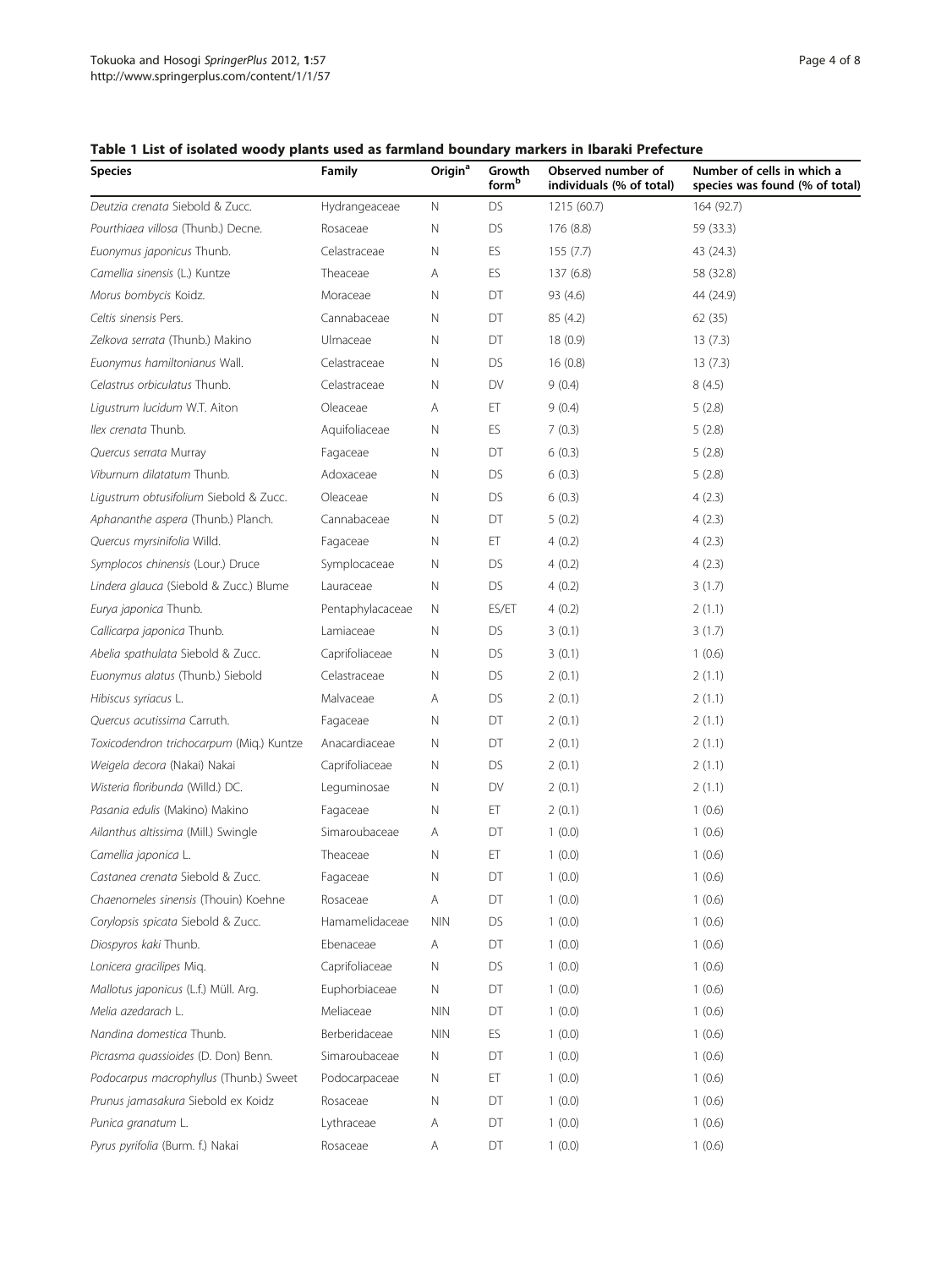| Rhus javanica L.                    | Anacardiaceae   | N          | DT    | (0.0) | (0.6)  |
|-------------------------------------|-----------------|------------|-------|-------|--------|
| Rosa multiflora Thunb.              | <b>Rosaceae</b> | Ν          | DS    | (0.0) | (0.6)  |
| Salix triandra L.                   | Salicaceae      | N          | ES/ET | (0.0) | 1(0.6) |
| Serissa japonica (Thunb.) Thunb.    | Rubiaceae       | A          | ES    | (0.0) | (0.6)  |
| Spiraea thunbergii Siebold ex Blume | Rosaceae        | <b>NIN</b> | DS    | (0.0) | (0.6)  |
| Stachyurus praecox Siebold & Zucc.  | Stachyuraceae   | N          | DS    | (0.0) | 1(0.6) |
| Ulmus parvifolia Jacq.              | Ulmaceae        | <b>NIN</b> | DT    | (0.0) | (0.6)  |

Table 1 List of isolated woody plants used as farmland boundary markers in Ibaraki Prefecture (Continued)

<sup>a</sup> N: native species, NIN: non-indigenous native species, A: alien species.

<sup>b</sup> D: deciduous, E: evergreen, S: small tree, T: tall tree, V: vine.

density estimation (Diggle et al. [2005](#page-7-0)). In the estimation, a cross-validated log-likelihood function was applied to select a common bandwidth.

The significance of spatial segregation of woody marker usage was tested by using a Monte Carlo test of spatial segregation in a multiple-point process (run = 1000; see details in (Diggle et al. [2005\)](#page-7-0)). This analysis tested the null hypothesis of no spatial variation in the presence probability between pairs of different woody plant markers.

These analyses were conducted with the spatialkernel package developed by P. Zheng and P. Diggle [\(http://cran.](http://cran.r-project.org/web/packages/spatialkernel/index.html) [r-project.org/web/packages/spatialkernel/index.html\)](http://cran.r-project.org/web/packages/spatialkernel/index.html) using R software version 2.11.1 (R Development Core Team).

### Results

### Spatial distribution pattern of the markers and segregation analysis

A total of 2001 individuals of 50 woody species were recorded around the 177 grid points (Table [1](#page-3-0)). The most frequently used species was Deutzia crenata (60.7%), and the main subordinate species were Pourthiaea villosa (8.8%), Euonymus japonicus (7.7%), Camellia sinensis (6.8%), Morus bombycis (4.6%), and Celtis sinensis (4.2%). Although the well-established tea plant, *Cam. sinensis*, was an exception, most marker species were native plants. The growth forms of the marker species were diverse, and both deciduous and evergreen species were used. Many tall tree species and two woody vine species were used, but these were trimmed to maintain a small form.

The bandwidth selected for the kernel density estimation was 9800 m. Deutzia crenata was most frequently used on Higashi-Ibaraki Plateau (Figure [3\)](#page-5-0). In the other regions, D. crenata was mostly dominant, but some of the main subordinate species were also frequently observed at specific areas. Pourthiaea villosa had a core distribution area on Tsukuba and Inashiki Plateaus, and that of Cam. sinensis was on Sashima Plateau. The core distribution area of Euonymus japonicus was on Naka Plateau. Morus bombycis had a core distribution area on Kashima Plateau, and that of Cel. sinensis was around Sashima and Tsukuba Plateaus. Some of the other 22 species also had a core area of high presence probability, but the estimated probability was less than 5% throughout the region.

Spatial segregation analysis of the 28 species that were observed more than twice revealed that marker species usage was significantly heterogeneous in the region (Monte Carlo test, run = 1000,  $P = 0.001$ ).

#### Management status of marker plants

The 32 interviewees managed *D. crenata*  $(n = 23)$ , *P.* villosa (n = 8), E. japonicus (n = 3), Cam. sinensis (n = 5), M. bombycis ( $n = 3$ ), Cel. sinensis ( $n = 1$ ), Lindera glauca  $(n = 1)$ , Aphananthe aspera  $(n = 1)$ , and Zelkova serrata  $(n = 1)$ . Some managers owned more than one species. Two woody plants were called by local names: P. villosa (standard Japanese name Kamatsuka) was called Ushikoroshi ( $n = 6$ ), and E. japonicus (standard Japanese name Masaki) was called Tamatsubaki ( $n = 1$ ). Two owners did not know their own marker plants' names, and two others wrongly identified different trees as Utsugi, which is the standard Japanese name for *D. crenata*.

New marker introduction or boundary restoration was conducted by four managers; they used D. crenata obtained by dividing a neighboring marker individual  $(n = 1)$  and by transplanting a seedling that emerged in a neighboring forest  $(n = 1)$  and *E. japonicus* obtained by planting a cutting from a neighboring marker individual  $(n = 1)$  and by transplanting a seedling from an unknown source  $(n = 1)$ . The other 28 managers did not know the introducer, introduction year, or marker plant source, and most of them have simply maintained their markers for approximately half a century (the maximum period was at least 66 years for maintenance of *D. crenata*). They assumed that their parents or elder ancestors introduced the markers.

Trimming of longer branches was the most common marker management. Trimming frequency varied among managers, from once every several years to several times per year. One manager has periodically cut down all aboveground parts of the marker trees.

Although the precise reasons for selecting each species were unclear because most managers did not introduce the markers themselves, some managers stated the likely reasons as local custom ( $n = 8$ ) and strength of a species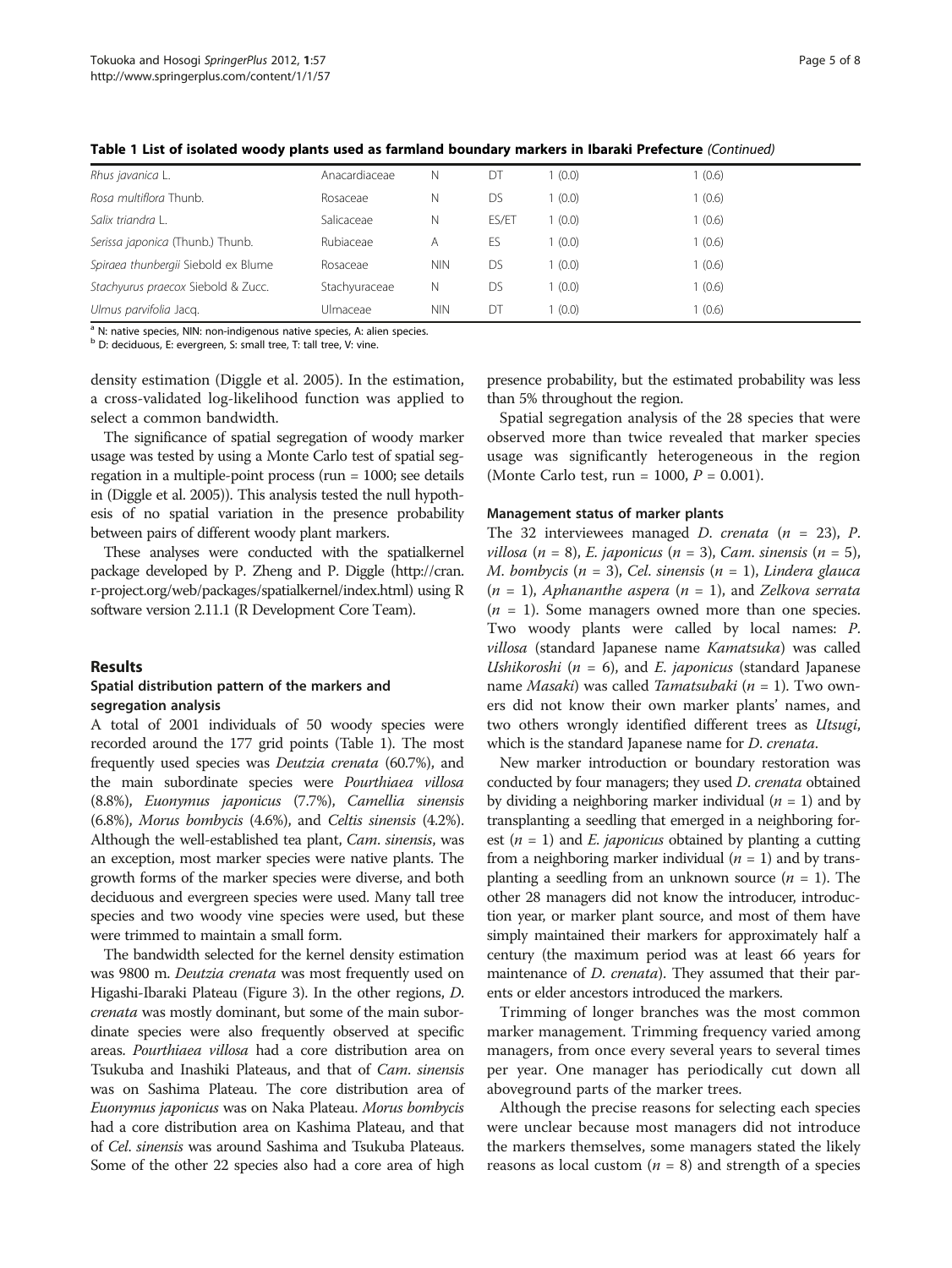<span id="page-5-0"></span>

based on its ability to survive the repetitive trimming used to maintain markers at a small size  $(n = 8)$ . Three managers stated that the woody markers can withstand damage better than plastic pillars. For example, one manager said that machine plowing severely damages and removes the head of a plastic pillar, whereas D. crenata resprouts after the aboveground part is removed by the plow.

The marker plants are seldom used for other purposes. As a local religious habit, a walking stick made of D. crenata was placed with a dead body upon interment as a part of the burial outfit of Tendai Buddhists and Shinto-style funerals at Omitama city and Ibaraki town on South Higashi-Ibaraki Plateau about 30 years ago  $(n = 2)$  and several years ago  $(n = 1)$ . This ceremonial usage of the plant has not continued into recent times because funerals are usually conducted not at home but at ceremonial facilities using a wooden stick not made of D. crenata. The flowering of D. crenata was also used as an indicator of the sowing date of the vegetable Cryptotaenia *japonica* ( $n = 1$ ), and the seeds of *D. crenata* were used as bullets in toy peashooters ( $n = 1$ ). According to two managers at Tsukuba city and Ishioka city, P. villosa was frequently used along woodland boundaries. Cam. sinensis

had been harvested for tea leaf production ( $n = 4$ ). According to one manager, Cam. sinensis was maintained on a small scale around upland fields as a linear hedge or isolated tree and used for tea production in the Sashima region, which is famous for its tea production. Tea growers started cultivating Cam. sinensis on large-scale farms about 15 years ago, resulting in the decline of smallscale tea production by many local farmers.

## **Discussion**

Our observations indicated that D. crenata was the most frequently used woody marker among the 50 marker species in the region (Table [1\)](#page-3-0). However, its presence probability was spatially heterogeneous, and the other five subordinate species (P. villosa, E. japonicus, Cam. sinensis, M. bombycis, and Cel. sinensis) were abundant in areas where *D. crenata* was less dominant (Figure 3). Significant spatial segregation of the 28 marker species that were observed more than twice suggested that boundary marker usage is diverse at a regional scale. Some of the pattern of segregation among the six main species seems to relate to plateau units. The clearest pattern was found for P. villosa, which is not used on Higashi-Ibaraki, Namegata, or Kashima Plateaus. In addition, the other five species each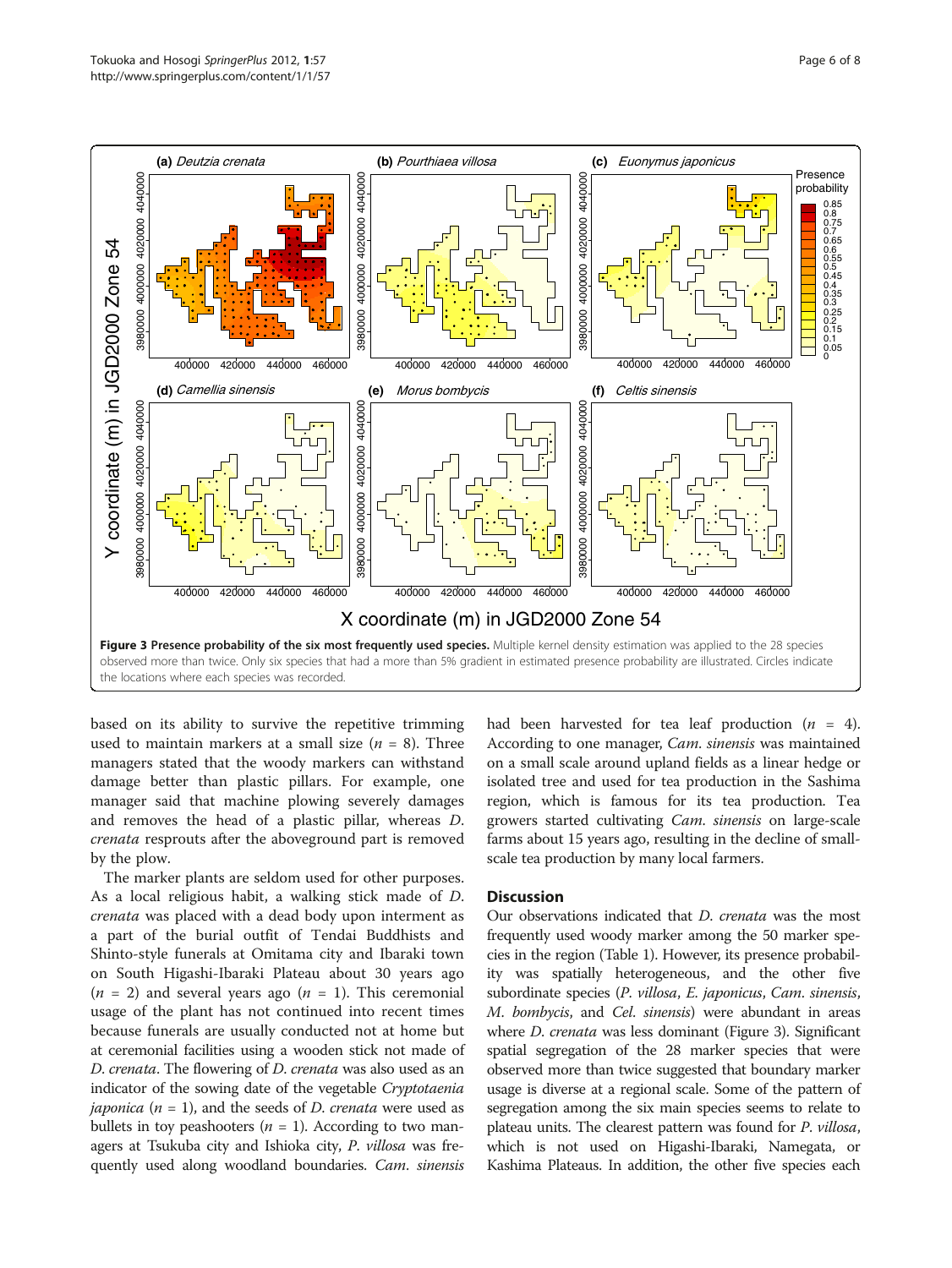had a core distribution area on a specific plateau. According to Fujita [\(2002\)](#page-7-0), ethno-regions of Ibaraki Prefecture were roughly divided into three groups based on the differences of dialects, the names of the same goods, and festivals and ceremonies. The northern part was segregated by the Naka River (Naka Plateau and further north), the southwestern part was segregated by the Kinu River or Kokai River (e.g., Yuki and Sashima Plateau), and the rest comprised the southeastern part. This segregation pattern is fairly consistent with the core distribution areas of some isolated woody plants, such as Cam. sinensis and E. japonicus. This suggests that topographically segregated areas share the same cultural histories, and isolated woody plant marker are representative of these cultures.

Although only the six species illustrated in Figure [3](#page-5-0) had a distribution probability gradient of more than 5% at our sampling scale and intensity, minor marker usage may be heterogeneous at much finer local scales. Moreover, two managers in Tsukuba city and Ishioka city said that P. villosa was also frequently used along woodland boundaries. This may indicate that species selection of woodland boundary markers also has regional variation, as we found for upland field boundary markers.

Multiple uses may have contributed to the marker species selection in our study region. For example, the ritual use of D. crenata in burial ceremonies and tea leaf production from Cam. sinensis were supported by upland field boundary markers. According to Uehara [\(1961a](#page-7-0)), a walking stick made of D. crenata was also used in the burial ceremony in the Kita-Saku area, Nagano Prefecture, central Japan. Cam. sinensis was used as a marker most frequently in the southwestern part of the prefecture, on Sashima Plateau (Figure [3\)](#page-5-0). In Ibaraki Prefecture, tea production on this plateau has been famous since the Edo era (Imai [1974\)](#page-7-0). Cam. sinensis used to be planted both as linear hedges along farmland boundaries to protect wheat from wind damage and as isolated trees to mark farmland boundaries in the region (Yamazaki et al. [1977](#page-7-0)). According to one manager, such linear hedges and isolated trees had been used for small-scale tea production until about 15 years ago. Therefore, this historical local agricultural practice was reflected in the present composition of marker species.

Ebisawa ([1996](#page-7-0), [2000\)](#page-7-0) reported on the lane-side tree compositions at two locations in Shiga Prefecture; they found 2837 individuals representing 63 species (including six unidentified groups) on 173 paddy lanes in Nagahama city and 1001 individuals representing 59 species (including two unidentified groups) on 113 paddy lanes in Youkaichi city. Such a high diversity of lane-side trees species in the two localities would be related to the functions of the trees. The lane-side trees in Shiga Prefecture had several uses, such as Hasagi (drying rice after harvest using lane-side trees as pillars), harvesting fruit and materials for craftwork, and use as a landscape plant (Ebisawa [1982\)](#page-7-0). To serve the various purposes, such a wide variety of trees were expected to be maintained at the local scale. In contrast, the farmland markers in upland fields in our study region have not been used directly in harvesting processes, such as Hasagi. As indicated by our interviews, at present woody plant markers serve only the limited role of marking farmland boundaries. This situation suggests the vulnerability of marker maintenance in the future because artificial markers are widely available as substitutes.

As stated by eight managers, species selection for farmland boundary markers is likely primarily based on the ability of the plants to withstand periodic trimming to maintain them at a small size suitable for marking upland field boundaries. According to our interviews, one D. crenata individual was maintained for at least 66 years and many other individuals of this species have survived for approximately half a century. Similarly, most individuals of the other species noted in our interviews were also maintained for approximately 50 years. These findings suggest that individuals of the main marker species that we observed can commonly persist for decades under repetitive trimming on upland field boundaries. Such persistence would be an important characteristic in marker selection. Moreover, the degree of difficulty of propagation also would be important for species selection. If vegetative propagation is easy, neighboring markers can be the source of new markers. Although most managers did not introduce markers themselves, the two managers who did so restored their markers by division of D. crenata and by planting a cutting of E. japonicus. Euonymus japonicus is known to be easily propagated from cuttings (Uehara [1961b\)](#page-7-0). Therefore, at least these two species would be suitable for vegetative propagation in an open upland field environment.

Our study revealed the spatial segregation of boundary marker usage and the management status of these markers in Ibaraki Prefecture. The regionally diverse marker trees have an ethno-botanical value because they are characteristic features of the flat upland field landscape, which is a form of cultural heritage in the prefecture. Moreover, according to our interviews, alternative materials made of plastic or concrete are easily available. However, traditional woody markers can withstand repetitive damage during farming better than modern plastic materials. It is important that people throughout the region recognize these values of woody markers.

Marker preservation needs to be planned based on the regional variation of species usage and cultural traditions. The topographically segregated patterns of tree usage shown in Figure [3](#page-5-0) provide beneficial information for selecting the core plateaus for marker species preservation. As noted by Fujita ([2002](#page-7-0)), some ethno-regions should be